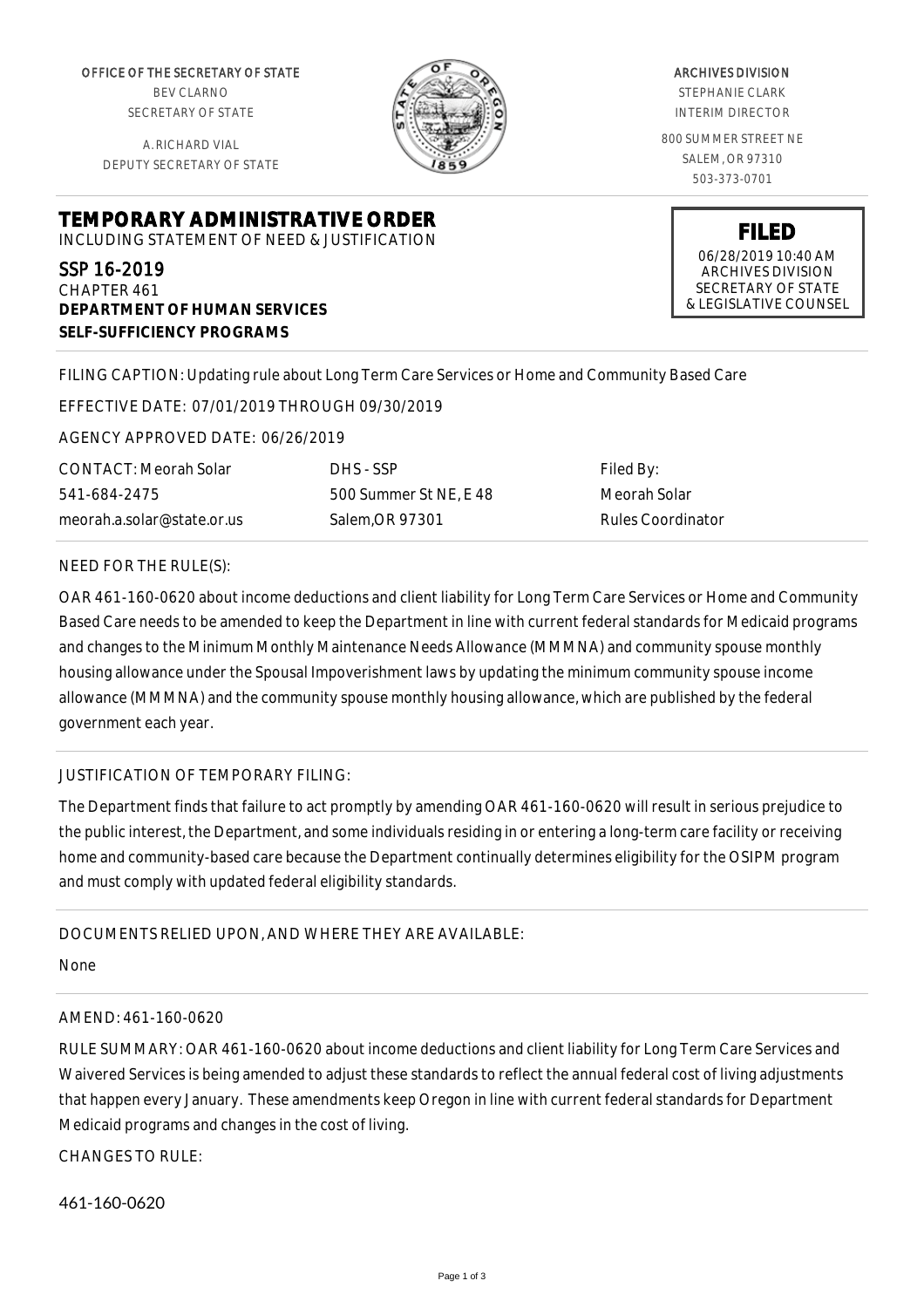Income Deductions and Client Liability; Long-Term Care Services or Home and Community-Based Care; OSIPM ¶

# In the OSIPM program:¶

(1) Deductions from income are made for an individual residing in or entering a long-term care facility or receiving home and community-based care (see OAR 461-001-0030) as explained in subsections (3)(a) to (3)(h) of this rule.¶

(2) Except as provided otherwise in OAR 461-160-0610, the liability of the individual is determined according to subsection (3)(i) of this rule.¶

(3) Deductions are made in the following order:¶

(a) One standard earned income deduction of \$65 is made from the earned income in the OSIPM program.¶

(b) The deductions under the plan for self-support as allowed by OAR 461-145-0405.¶

(c) One of the following need standards:¶

(A) A \$63.10 personal needs allowance for an individual receiving long-term care services.¶

(B) A \$90 personal needs allowance for an individual receiving long-term care services who is eligible for VA benefits based on unreimbursed medical expenses. The \$90 allowance is allowed only when the VA benefit has been reduced to \$90.¶

(C) For an individual who receives home and community-based care:¶

(i) Except as provided in subparagraph (ii) of this paragraph, the OSIPM maintenance standard.¶

(ii) For an individual who receives in-home services, the OSIPM maintenance standard plus \$500.¶

(d) A community spouse (see OAR 461-001-0030) monthly income allowance is deducted from the income of the institutionalized spouse (see OAR 461-001-0030) to the extent that the income is made available to or for the benefit of the community spouse, using the following calculation.¶

(A) Step 1 - Determine the maintenance needs allowance. \$2,057.50113.75 is added to the amount over \$617.25 34.13 that is needed to pay monthly shelter expenses for the principal residence of the couple. This sum or \$3,160.50, whichever is less, is the maintenance needs allowance. For the purpose of this calculation, shelter expenses are the rent or home mortgage payment (principal and interest), taxes, insurance, required maintenance charges for a condominium or cooperative, and the full standard utility allowance for the SNAP program (see OAR 461-160-0420). If an all-inclusive rate covers items that are not allowable shelter expenses, including meals or housekeeping in an assisted living facility, or the rate includes utilities, to the extent they can be distinguished, these items must be deducted from the all-inclusive rate to determine allowable shelter expenses.¶ (B) Step 2 - Compare maintenance needs allowance with community spouse's countable income. The countable (see OAR 461-001-0000) income of the community spouse is subtracted from the maintenance needs allowance determined in step 1. The difference is the income allowance unless the allowance described in step 3 is greater.¶ (C) Step 3 - If a spousal support order or exceptional circumstances resulting in significant financial distress require a greater income allowance than that calculated in step 2, the greater amount is the allowance.¶

(e) A dependent income allowance as follows:¶

(A) For a case with a community spouse, a deduction is permitted only if the monthly income of the eligible dependent is below \$2,057.50113.75. To determine the income allowance of each eligible dependent:¶ (i) The monthly income of the eligible dependent is deducted from \$2,057.50113.75.¶

(ii) One-third of the amount remaining after the subtraction in paragraph (A) of this subsection is the income allowance of the eligible dependent.¶

(B) For a case with no community spouse:¶

(i) The allowance is the TANF adjusted income standard (see OAR 461-155-0030) for the individual and eligible dependents.¶

(ii) The TANF standard is not reduced by the income of the dependent.¶

(f) Costs for maintaining a home if the individual meets the criteria in OAR 461-160-0630.¶

(g) Medical deductions allowed by OAR 461-160-0030 and 461-160-0055 are made for costs not covered under the state plan.¶

(h) After taking all the deductions allowed by this rule, the remaining balance is the adjusted income (see OAR